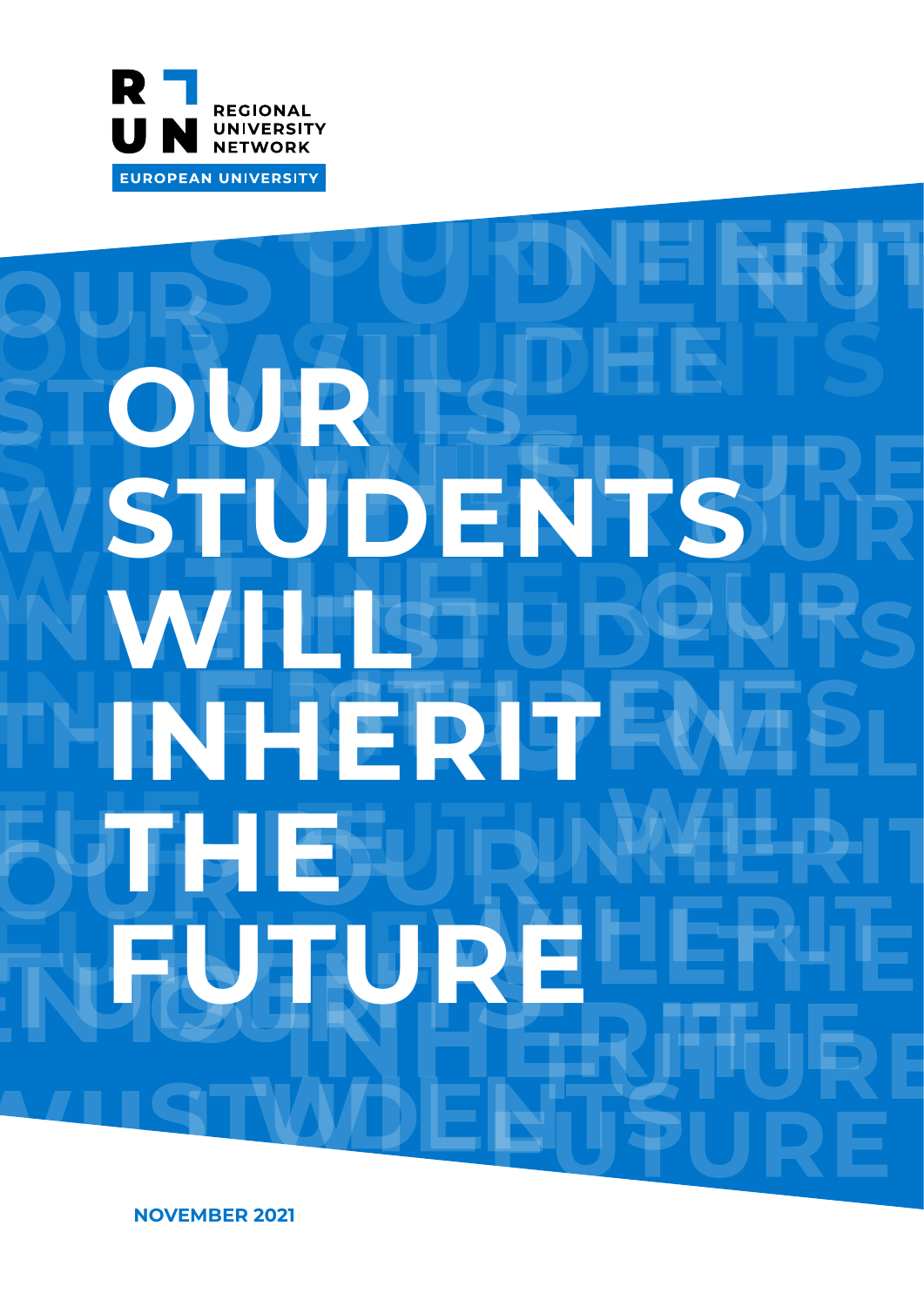

# **DELIVERING FUTURE AND ADVANCED SKILLS FOR SOCIETAL TRANSFORMATION IN THE EU REGIONS**

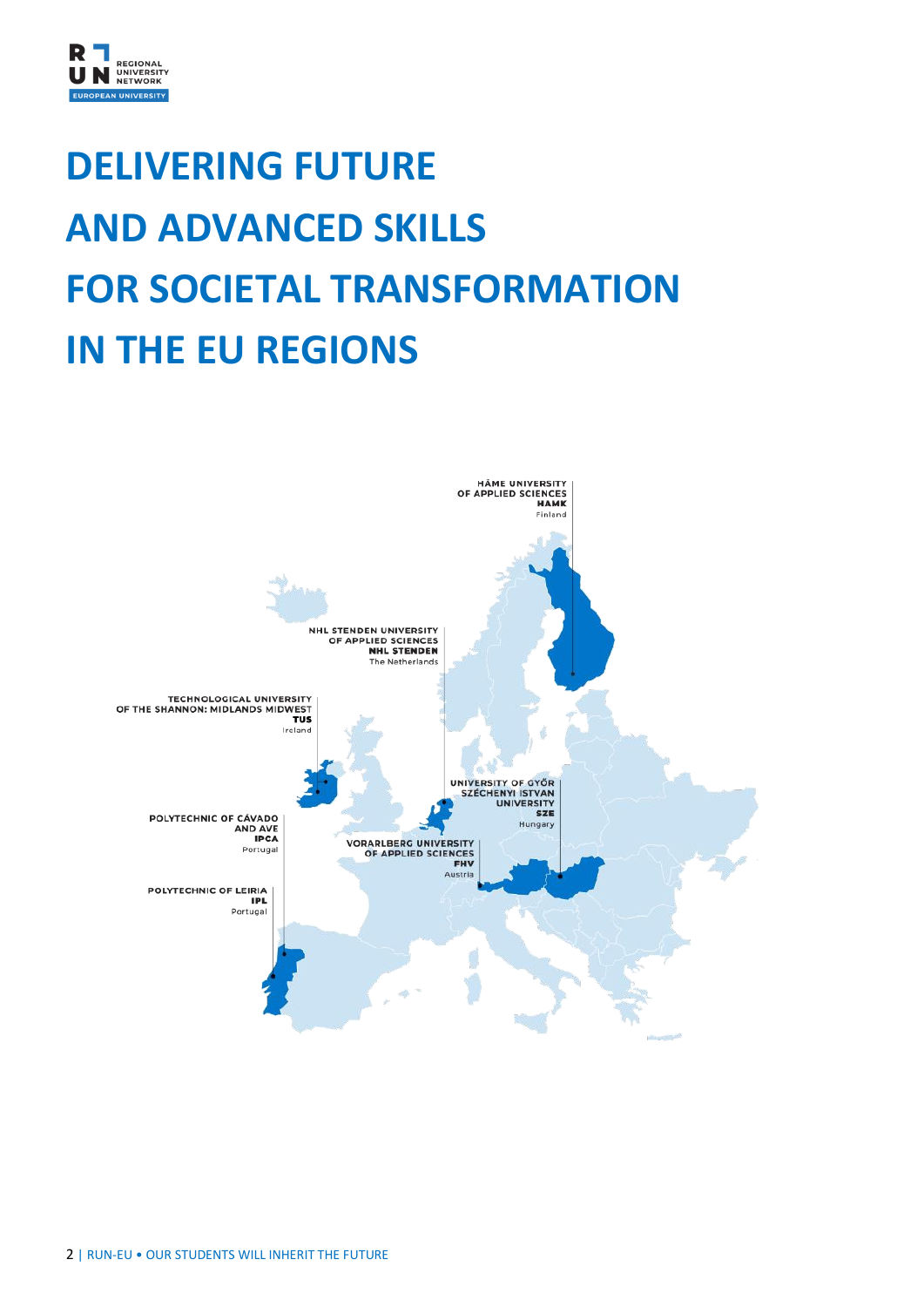#### **Who we are**

RUN-EU is an alliance of seven like-minded higher education institutions drawn from all regions of Europe and established in 2020 under the European Universities Initiative. We are creating a regional development-oriented European University that embodies the values of sustainability, multiculturalism, and inclusiveness in all its work. We focus on providing our students and regional stakeholders with the necessary skills to successfully meet the challenges of the future and have a positive impact on society.

## **Our mission**

We will strive to secure the sustainable economic, social, cultural, and environmental progress of our regions and stakeholders, by equipping our students, researchers, and academics with green, of their regions and reduce existing regional development disparities in the European Union. By 2030, RUN-EU will be a fully engaged European University that has developed a unique new type of multinational interregional alliance, a European Zone for Interregional Development.



## **UNITED BY A HIGHLY EFFECTIVE CROSS-BORDER COLLABORATION MODEL**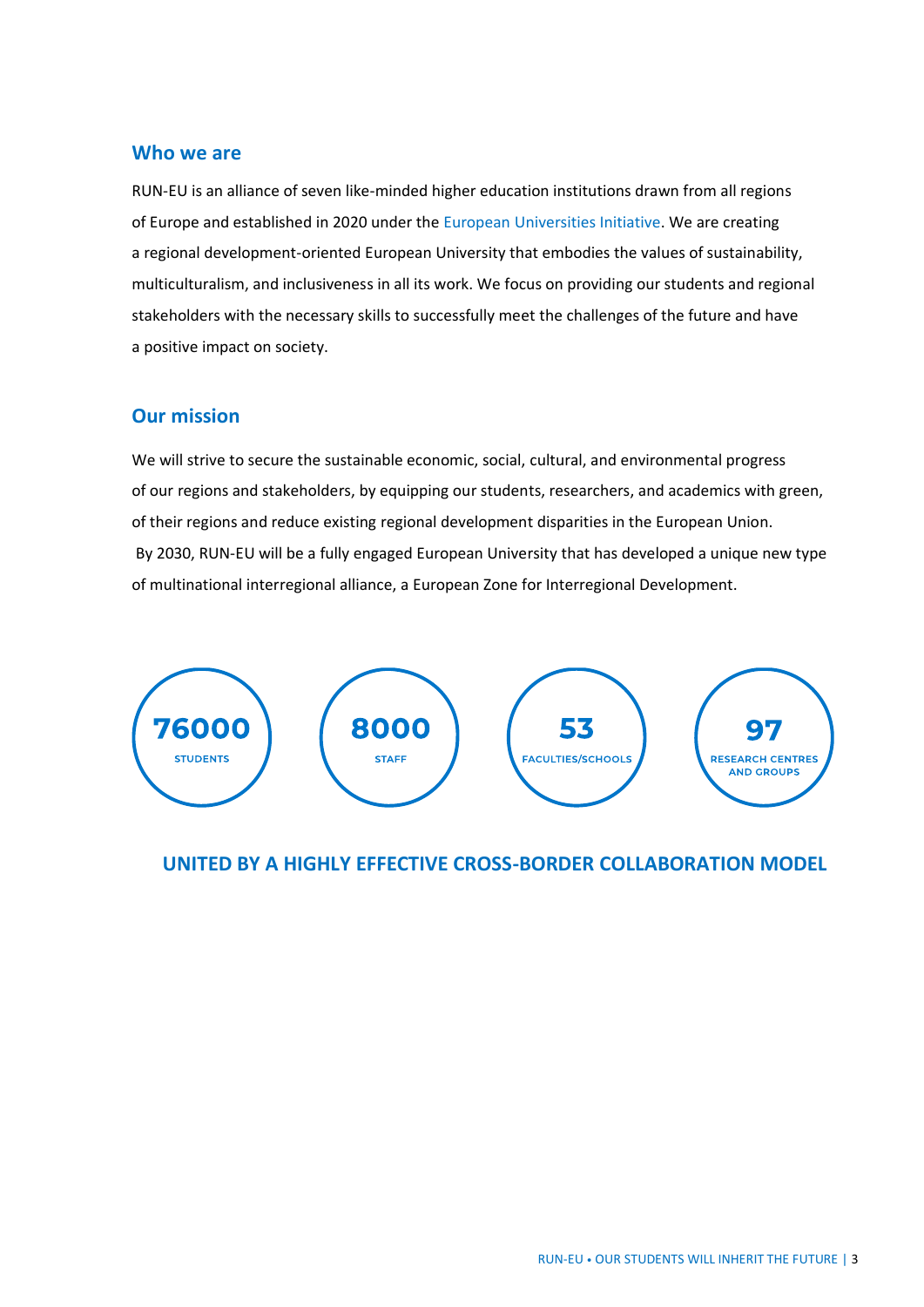

# **Our universities**

**Polytechnic of Leiria** • Portugal **Technological University of the Shannon: Midlands Midwest** • Ireland **Polytechnic of Cávado and Ave** • Portugal **Häme University of Applied Sciences HAMK** • Finland **University of Győr – Széchenyi István University** • Hungary **NHL Stenden University of Applied Sciences** • The Netherlands **Vorarlberg University of Applied Sciences** • Austria

## **Coordination**

As a geographically dispersed European University, RUN-EU relies on a robust and transparent management structure that uses international best practices to ensure the effective participation of all members. The development and implementation of our long-term vision goals are based on the activities of six work packages (WPs), while the governance, quality assurance, communication and dissemination of activities, and sustainability of the results are assured by WP1 and WP8.

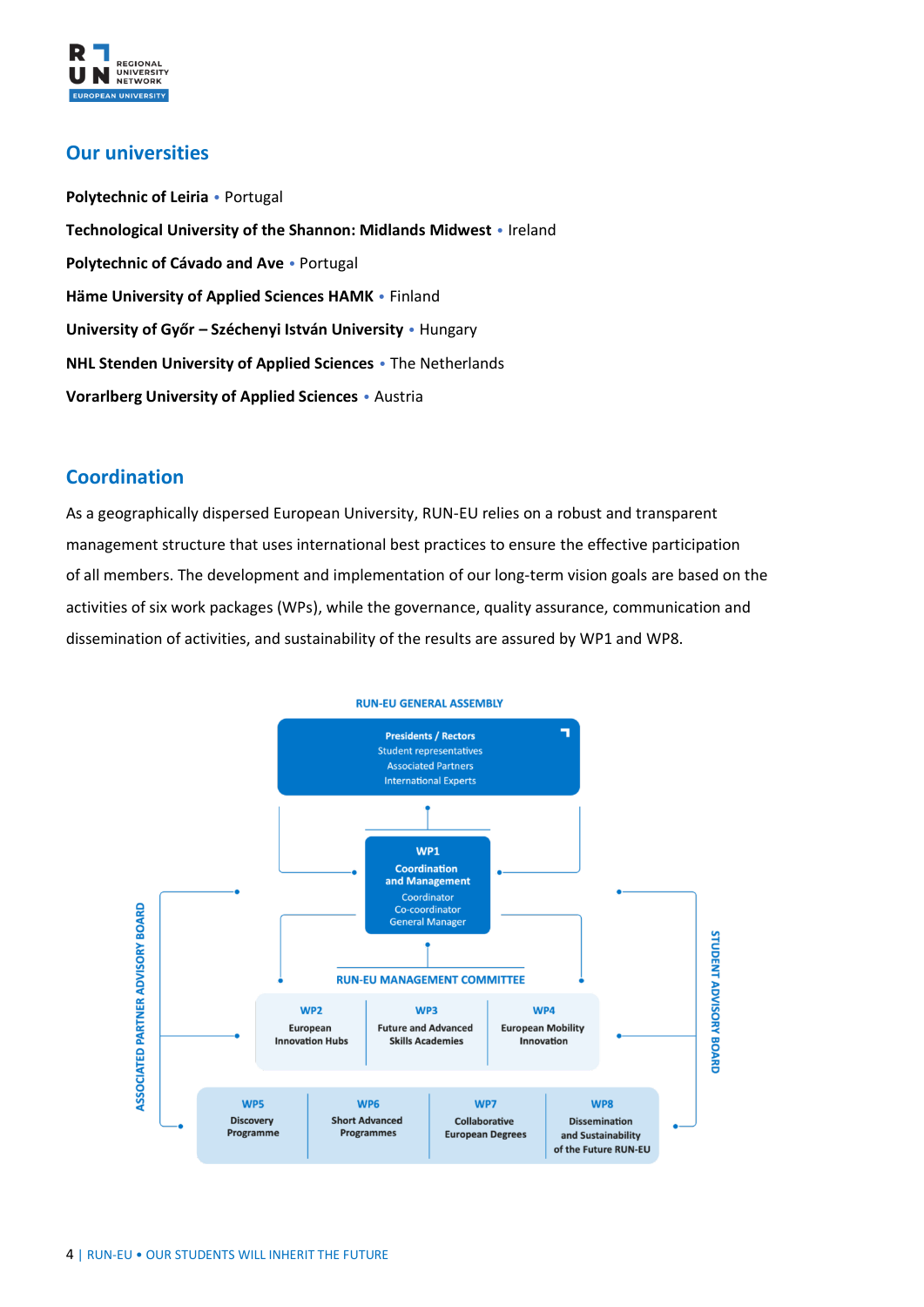# **CO-CREATING THE FUTURE OF RUN-EU**



The General Assembly is a strategic governing body that acts as a senate for the alliance and as a venue for the RUN-EU Student Week.

It meets once a year to discuss ways to improve cooperation between the seven higher education institution members and associated partners to achieve the goals of RUN-EU and cooperate towards the development of the associated regions.

It is composed of:

- the rectors and/or presidents of all the RUN-EU higher education institutions
- four elected representatives of the Associated Partner Advisory Board
- elected representatives from the Student Advisory Board (one per university)
- and international experts drawn from higher education, research and innovation, regional government, business, and society.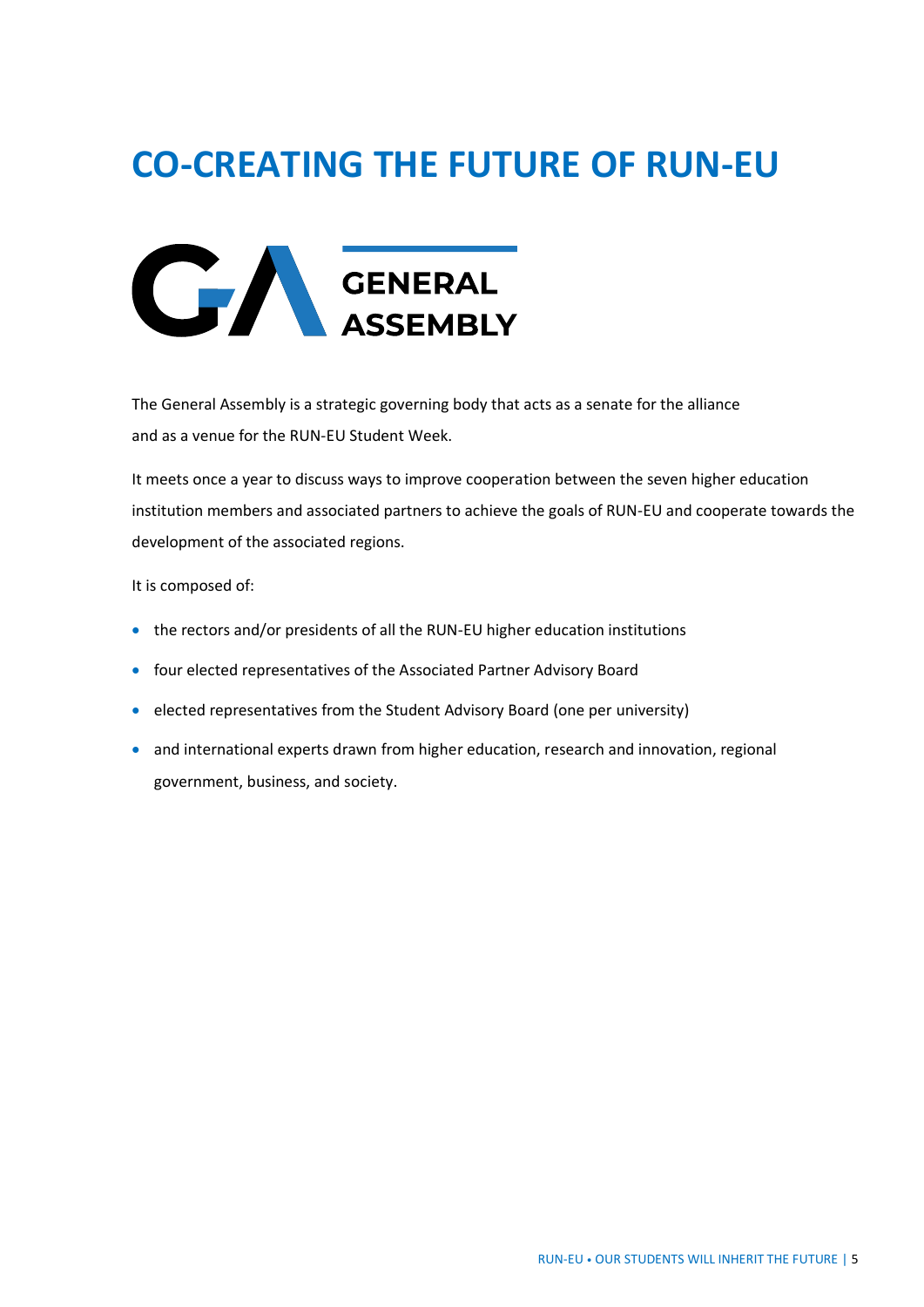# **RUN-EU IS A SPACE FOR DIALOGUE AND COOPERATION, WHERE THE STUDENTS' VOICE IS HEARD AND PLAYS AN ACTIVE ROLE IN DECISION-MAKING**

# **The Student Advisory Board**

The Student Advisory Board (SAB) strategically advises the work of RUN-EU, with an emphasis on student engagement activities, inclusion, and multiculturalism, as well as on the implementation and format of the innovative mobility programmes.

Each member higher education institution has its own regional SAB, composed of 15 students (10 national and 5 international [from outside Europe]) who meet every six months to review and advise on the RUN-EU strategy, achievements and its impact at the institutional level.

During RUN-EU's Annual Student Week (organised during the General Assembly), the students that compose each regional board come together to integrate one general European SAB.

The European SAB then elects eight members (one per each RUN-EU alliance member) to participate in the RUN-EU General Assembly management meetings.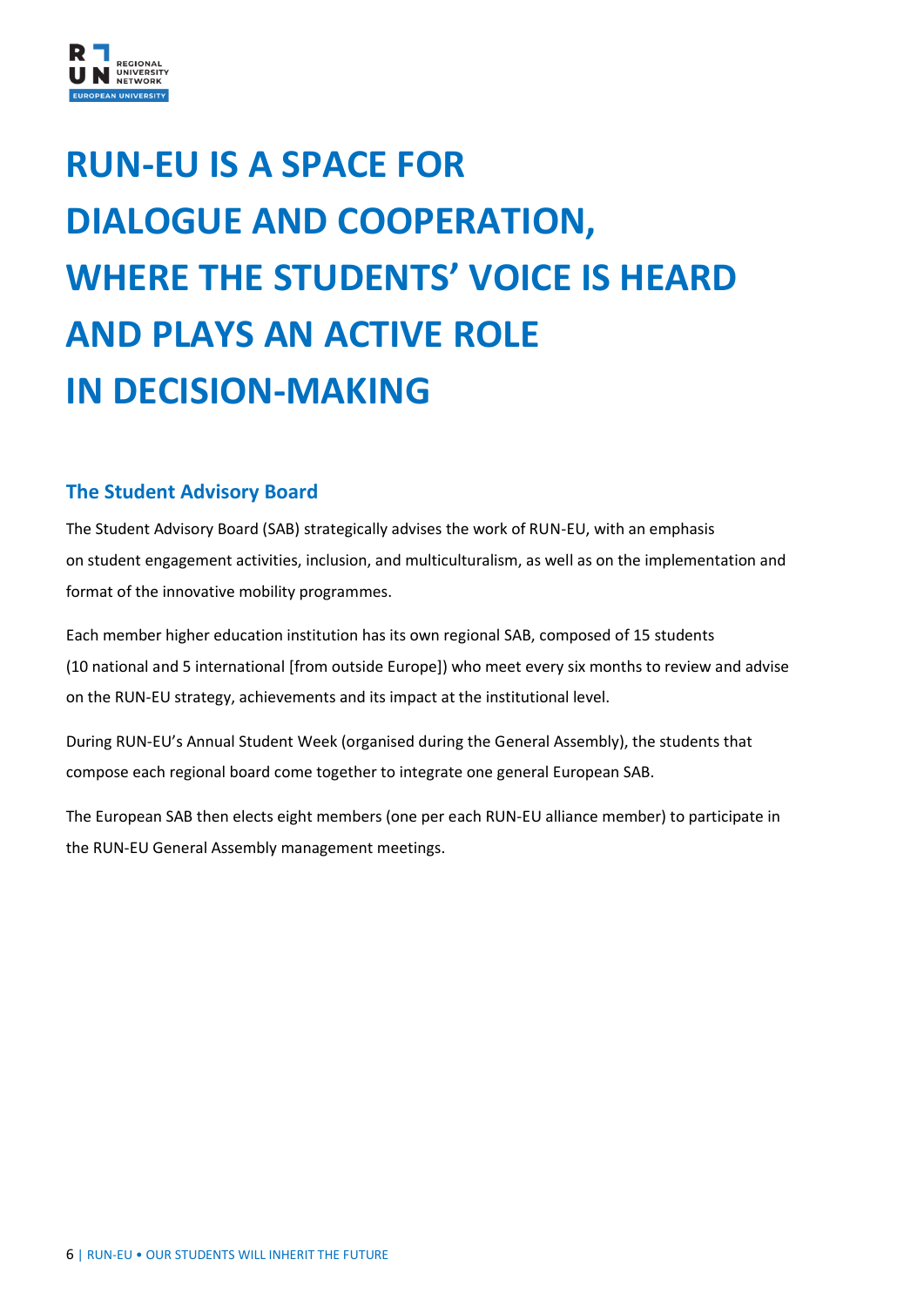# **ENGAGING BUSINESS AND SOCIETY TO ESTABLISH A EUROPEAN ZONE FOR INTERREGIONAL DEVELOPMENT (EZ-ID)**

## **The Associated Partner Advisory Board**

The Associated Partner Advisory Board meets yearly (during the General Assembly meetings) to advise on the societal engagement of the universities of RUN-EU and the most urgent challenges to be tackled by our society, assuring the regional, national and international relevance of the alliance and its activities.

The group is composed of regional and national authorities, chambers of commerce, higher education institutions, research centres, international policy units, Non-Governmental Organisations (NGOs), and businesses.

| <b>ASSOCIATED PARTNERS</b>                                                        | <b>TYPE</b>                                       | <b>COUNTRY</b>  |
|-----------------------------------------------------------------------------------|---------------------------------------------------|-----------------|
| <b>AIT Enterprise Forum</b>                                                       | Enterprise/Higher<br><b>Education Institution</b> | Ireland         |
| <b>AUDI Hungária Zrt.</b>                                                         | Enterprise                                        | Hungary         |
| <b>Business Association of the Leiria Region (NERLEI)</b>                         | <b>NGO</b>                                        | Portugal        |
| <b>Centre of Expertise Water Technology /</b><br><b>WaterCampus Leeuwarden</b>    | <b>Research Centre</b>                            | The Netherlands |
| <b>Centro Regional Coordination and Development</b><br><b>Commission (CCDR-C)</b> | Public Body                                       | Portugal        |
| <b>Circular Friesland Association</b>                                             | <b>NGO</b>                                        | The Netherlands |
| <b>CONFIRM</b>                                                                    | Research Centre/<br>Enterprise                    | Ireland         |
| <b>Dutch TechZone</b>                                                             | <b>NGO</b>                                        | The Netherlands |
| <b>Fáilte Ireland</b>                                                             | <b>NGO</b>                                        | Ireland         |
| Győr Philharmonic Orchestra                                                       | NGO                                               | Hungary         |
| Hämeen Yrittäjät                                                                  | <b>NGO</b>                                        | Finland         |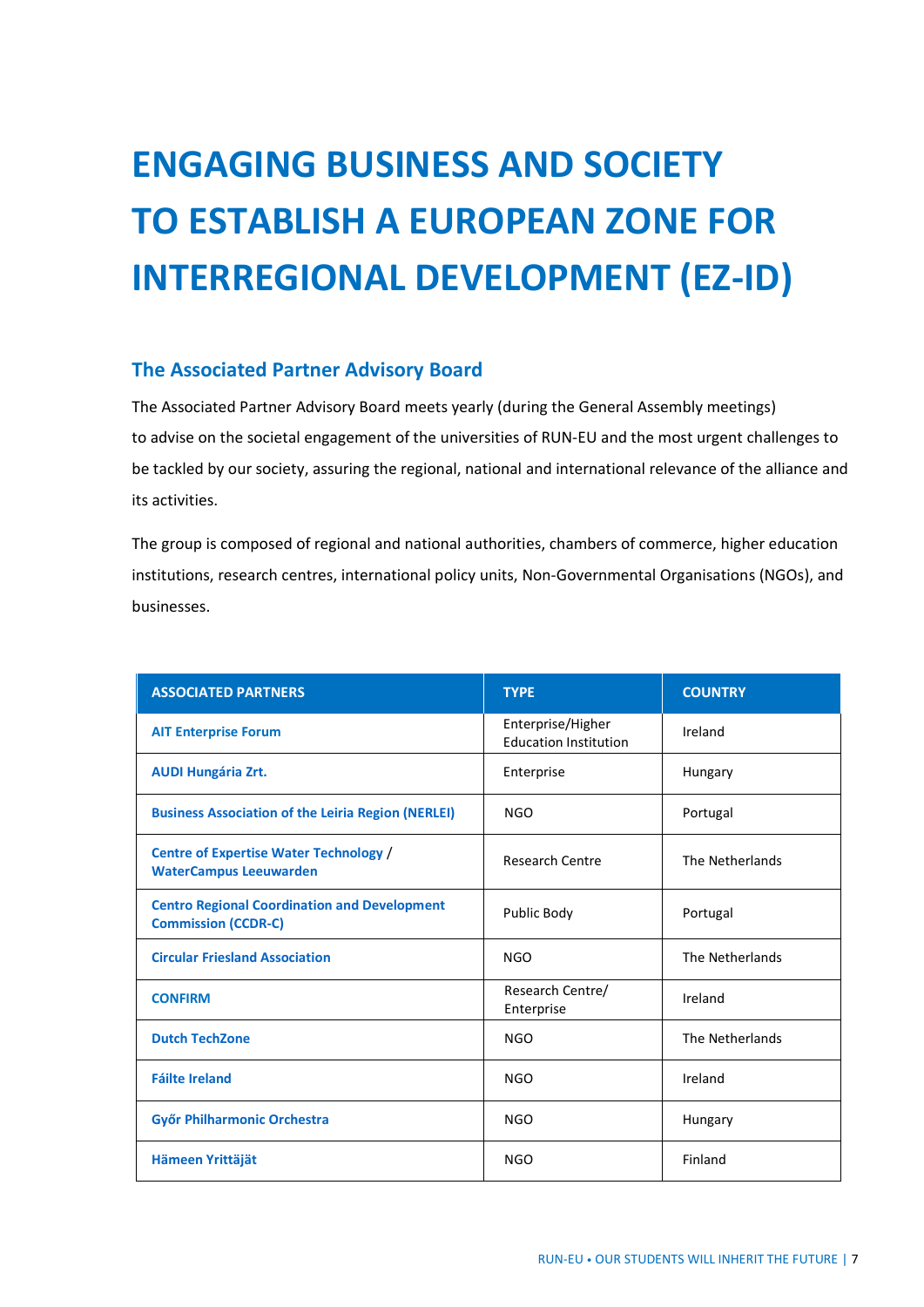

| <b>ASSOCIATED PARTNERS</b>                                                        | <b>TYPE</b>                            | <b>COUNTRY</b>  |
|-----------------------------------------------------------------------------------|----------------------------------------|-----------------|
| <b>IAPMEI</b>                                                                     | Public body                            | Portugal        |
| <b>Industriellenvereinigung Vorarlberg</b><br>(Federation of Austrian Industries) | NGO/Lobby<br>Organisation              | Austria         |
| <b>Innovate Limerick</b>                                                          | Public Body                            | Ireland         |
| <b>Innovatiepact Fryslân (Innovation Pact Friesland)</b>                          | <b>NGO</b>                             | The Netherlands |
| <b>International Iberian Nanotechnology Laboratory</b>                            | <b>Research Centre</b>                 | Portugal        |
| <b>InvestBraga</b>                                                                | Private Agency<br>of Public Interest   | Portugal        |
| <b>Irish Bioeconomy Foundation</b>                                                | <b>NGO</b>                             | Ireland         |
| <b>Irish Development Agency Ireland</b>                                           | Semi-State Body                        | Ireland         |
| <b>Limerick Chamber of Commerce</b>                                               | Public Body                            | Ireland         |
| <b>Limerick City and County Council</b>                                           | Public Body                            | Ireland         |
| <b>Limerick for Engineering</b>                                                   | <b>NGO</b>                             | Ireland         |
| <b>MediKlaszter</b>                                                               | <b>NGO</b>                             | Hungary         |
| <b>Midlands Regional Skills Forum</b>                                             | Enterprise - Upskilling<br>Training    | Ireland         |
| <b>Municipality of Győr</b>                                                       | Municipality                           | Hungary         |
| <b>Norte Regional Coordination and Development</b><br><b>Commission (CCDR-N)</b>  | Public Body                            | Portugal        |
| <b>OECD Higher Education Policy Team</b>                                          | Worldwide Policy Unit                  | Worldwide       |
| PH Vorarlberg: Pädagogische Hochschule Vorarlberg                                 | <b>Higher Education</b><br>Institution | Austria         |
| <b>Province of Fryslân</b>                                                        | Public Body                            | The Netherlands |
| <b>Regional Council of Häme</b>                                                   | Public body                            | Finland         |
| <b>SPEAK</b>                                                                      | <b>NGO</b>                             | Portugal        |
| <b>Tourism Collective Friesland</b>                                               | <b>NGO</b>                             | The Netherlands |
| <b>Vorarlberger Landesregierung</b>                                               | Government                             | Austria         |
| <b>Wirtschafts-Standort Vorarlberg GmbH (WISTO)</b>                               | <b>NGO</b>                             | Austria         |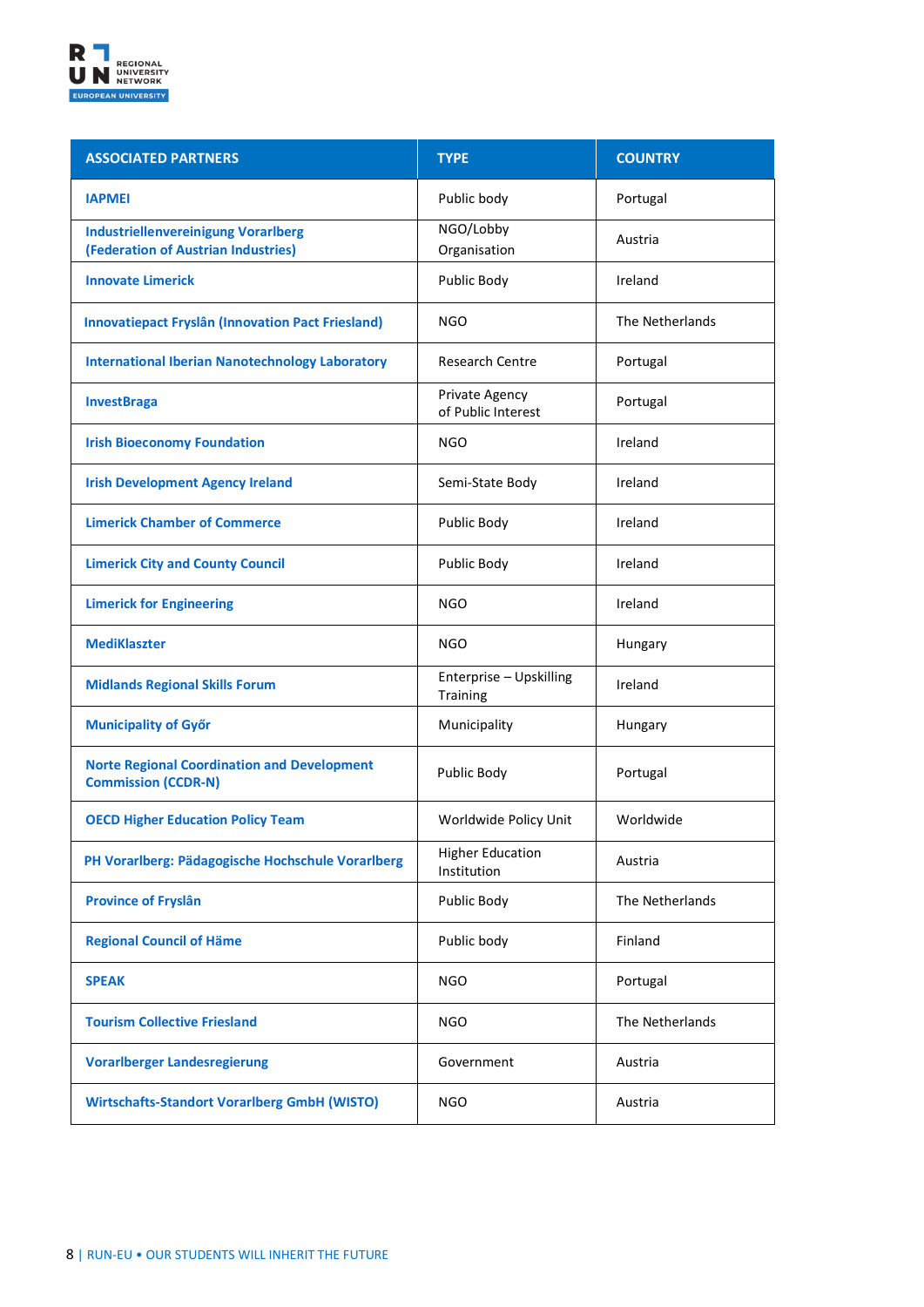# **Our journey**

When RUN-EU was launched, in 2020, it promised to transform higher education in Europe, create opportunity, and enrich society. One year has passed since then and RUN-EU has established the pillars for sustainable and long-term cooperation between all member universities and partners in the collaborative co-design and co-creation of pedagogical, research, innovation, and engagement activities.

The main achievements of this first year are on track with the goals proposed for the establishment of a true pan-European University focused on delivering future and advanced skills programmes and becoming an engine of regional development.

In the years ahead, the alliance aims to share best practices and positively influence the future strategies of each of its seven higher education institutions, as well as wider European agendas, including the development of the European Education Area, the European Commission Higher Education Policy and the renewed European Union agenda for higher education.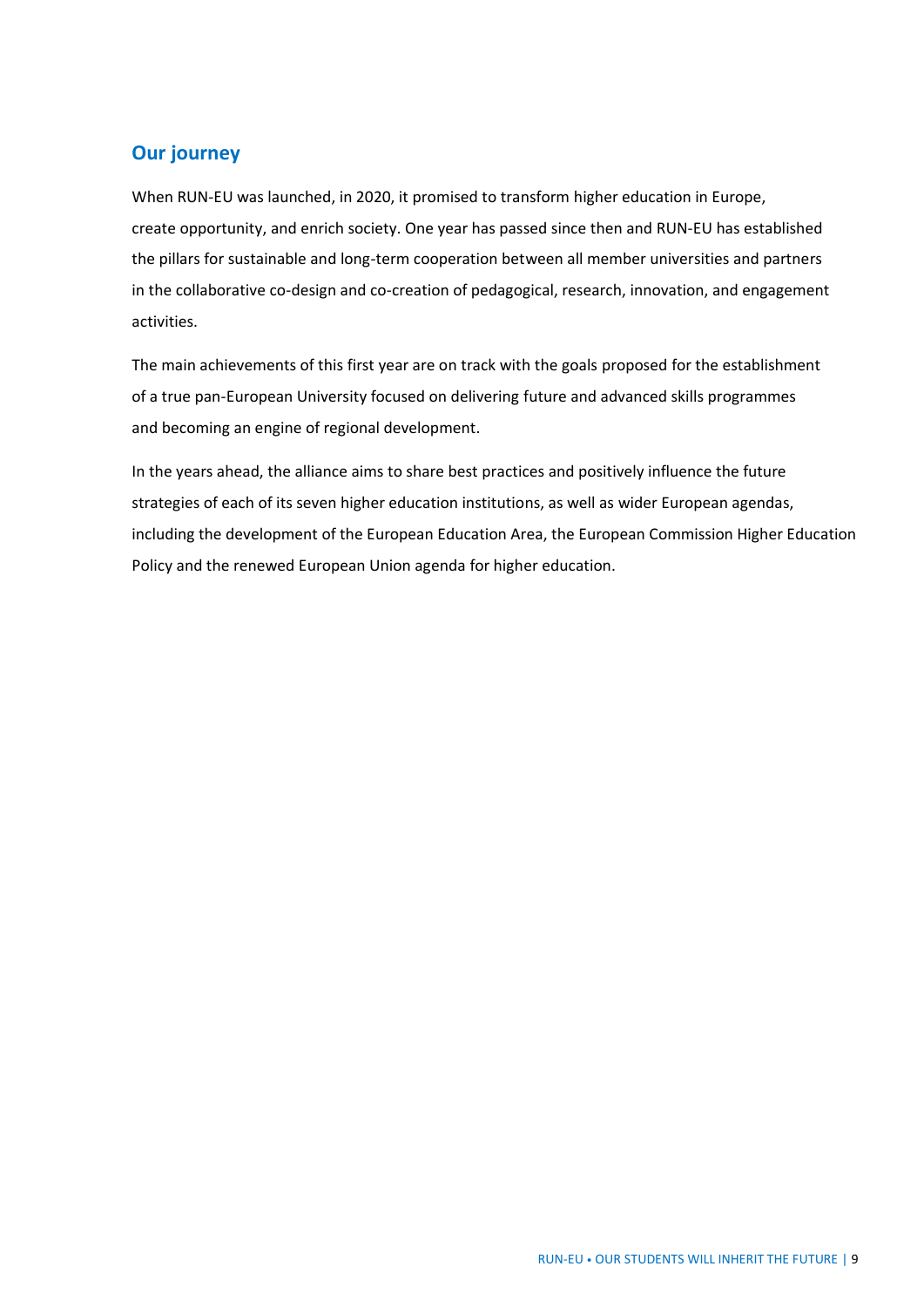

# **First year achievements and plans**

### **WP1 – Coordination and Management**

WP1 lays the foundations of the cooperative work, management, and quality assurance of the alliance. Based on a set of internal guidance tools, WP1 carries out regular (online and face-to-face) transnational meetings, assures the communication and engagement of all members, guarantees the project monitoring, quality control and evaluation of the results, and produces official reports.

| <b>MAIN ACHIEVEMENTS</b>                                                                                                                                                                                                                                                                                                                                                                                                                      | <b>PLANS FOR THE SECOND YEAR</b>                                                                                                                                                                                                                                                                                                                                                                                                                                                                                                               |
|-----------------------------------------------------------------------------------------------------------------------------------------------------------------------------------------------------------------------------------------------------------------------------------------------------------------------------------------------------------------------------------------------------------------------------------------------|------------------------------------------------------------------------------------------------------------------------------------------------------------------------------------------------------------------------------------------------------------------------------------------------------------------------------------------------------------------------------------------------------------------------------------------------------------------------------------------------------------------------------------------------|
| • Development of management tools:<br>Project Management and Quality Handbook<br>• Regular RUN-EU coordination and<br>management meetings<br>• First RUN-EU General Assembly<br>• Monitoring, quality control and evaluation<br>tools: Evaluation Plan and first Report<br>• Collaboration with the European Commission<br>(EC) and other European University alliances<br>- European Higher Education and Research<br>Transformation Agenda. | • Project management, including:<br>- Project Management Committee Meeting<br>(March 2022, NHL Stenden)<br>- General Assembly (October 2022, HAMK)<br>• Monitoring, Quality Control and Evaluation<br>and progress report<br>• Collaboration with the EC and other<br>European Universities on the European<br>Higher Education and Research<br><b>Transformation Agenda and challenges</b><br>facing the European Universities<br>• Long-term funding and further roll-out<br>in the framework of the EC European<br>Universities Initiative. |
|                                                                                                                                                                                                                                                                                                                                                                                                                                               |                                                                                                                                                                                                                                                                                                                                                                                                                                                                                                                                                |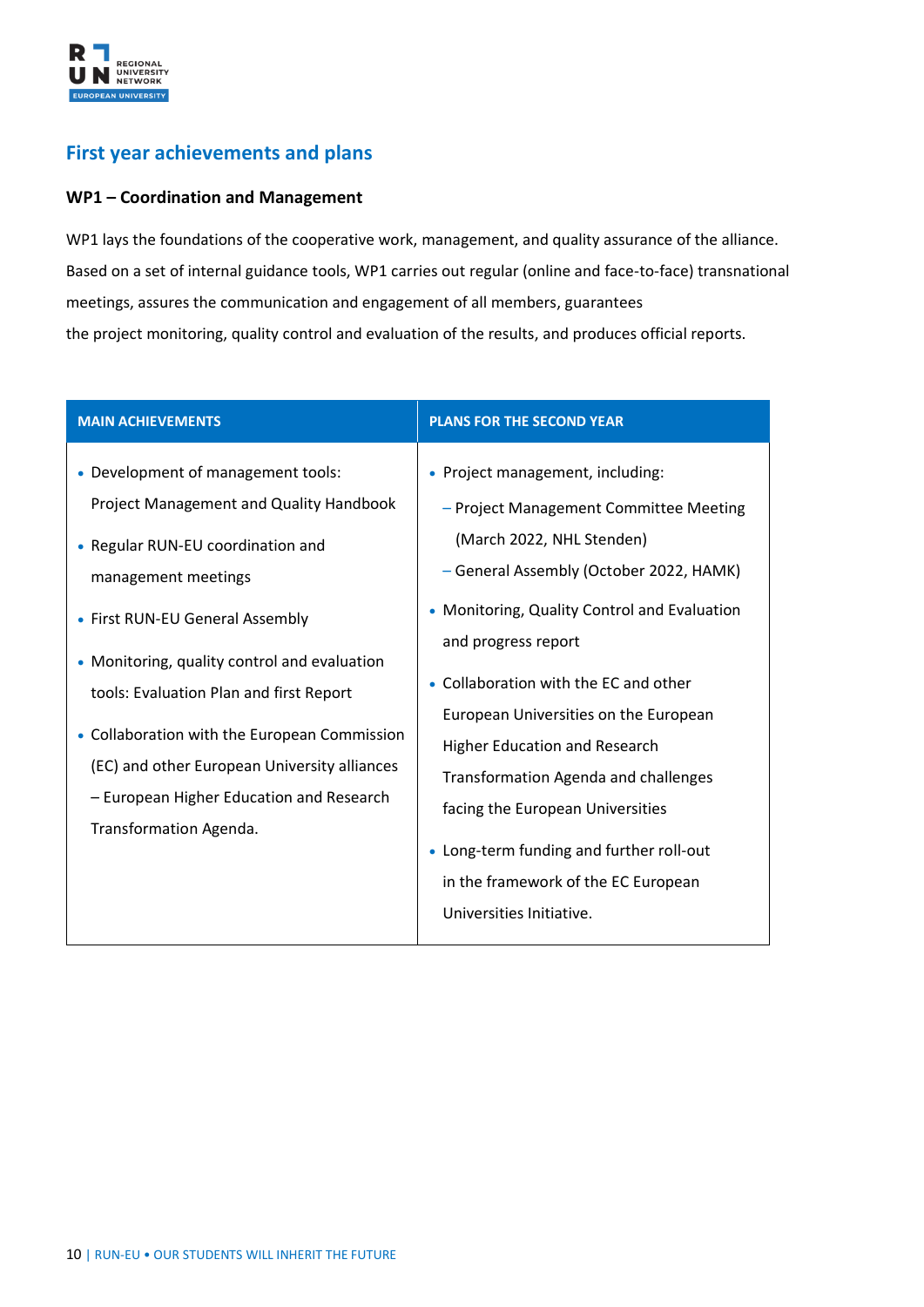#### **WP2 – European Innovation Hubs**

WP2 focuses on the creation and growth of sustainable cutting-edge knowledge networks to drive innovation and collaboration in the RUN-EU target areas (Future Industry and Sustainable Regional Development, Bioeconomy, and Social Innovation). It will develop advanced, pan-European Innovation Hubs that will bring together challenge-based international research teams and the RUN-EU associated partners.

| <b>MAIN ACHIEVEMENTS</b>                                                                                                                                                                                                                                                                                                                                                                                                                                                                                                                                                                               | <b>PLANS FOR THE SECOND YEAR</b>                                                                                                                                                                                                                                                                                                                                                                                                                                                                       |
|--------------------------------------------------------------------------------------------------------------------------------------------------------------------------------------------------------------------------------------------------------------------------------------------------------------------------------------------------------------------------------------------------------------------------------------------------------------------------------------------------------------------------------------------------------------------------------------------------------|--------------------------------------------------------------------------------------------------------------------------------------------------------------------------------------------------------------------------------------------------------------------------------------------------------------------------------------------------------------------------------------------------------------------------------------------------------------------------------------------------------|
| • Detailed audit and characterisation<br>of the existing regional innovation clusters,<br>Research, Development, and Innovation<br>(RDI) teams and their activities<br>• European Innovation Hubs Strategic Plan<br>• Memorandum of Understanding between<br>RUN-EU and Regional Government Partners<br>on the Development of a European Zone<br>of Interregional Development (EZ-ID)<br>• First networking meeting with RUN-EU<br>associated partners and regional<br>stakeholders (June 2021, Online)<br>• RUN-EU European Innovation Hubs Virtual<br>Conference (November 2021, TUS<br>and online). | • Development of sustainable strategies<br>for the co-design of the European Innovation<br>Hubs<br>• Establishment of the first RUN-EU European<br><b>Innovation Hub</b><br>• Multinational spinout and SME support<br>infrastructure<br>• Sustainable, regional, and interregional<br>Innovation and Development<br>· Identification of interregional education<br>and training opportunities and future<br>skills needs<br>• Development of a European Innovation Hubs<br><b>Operational Report.</b> |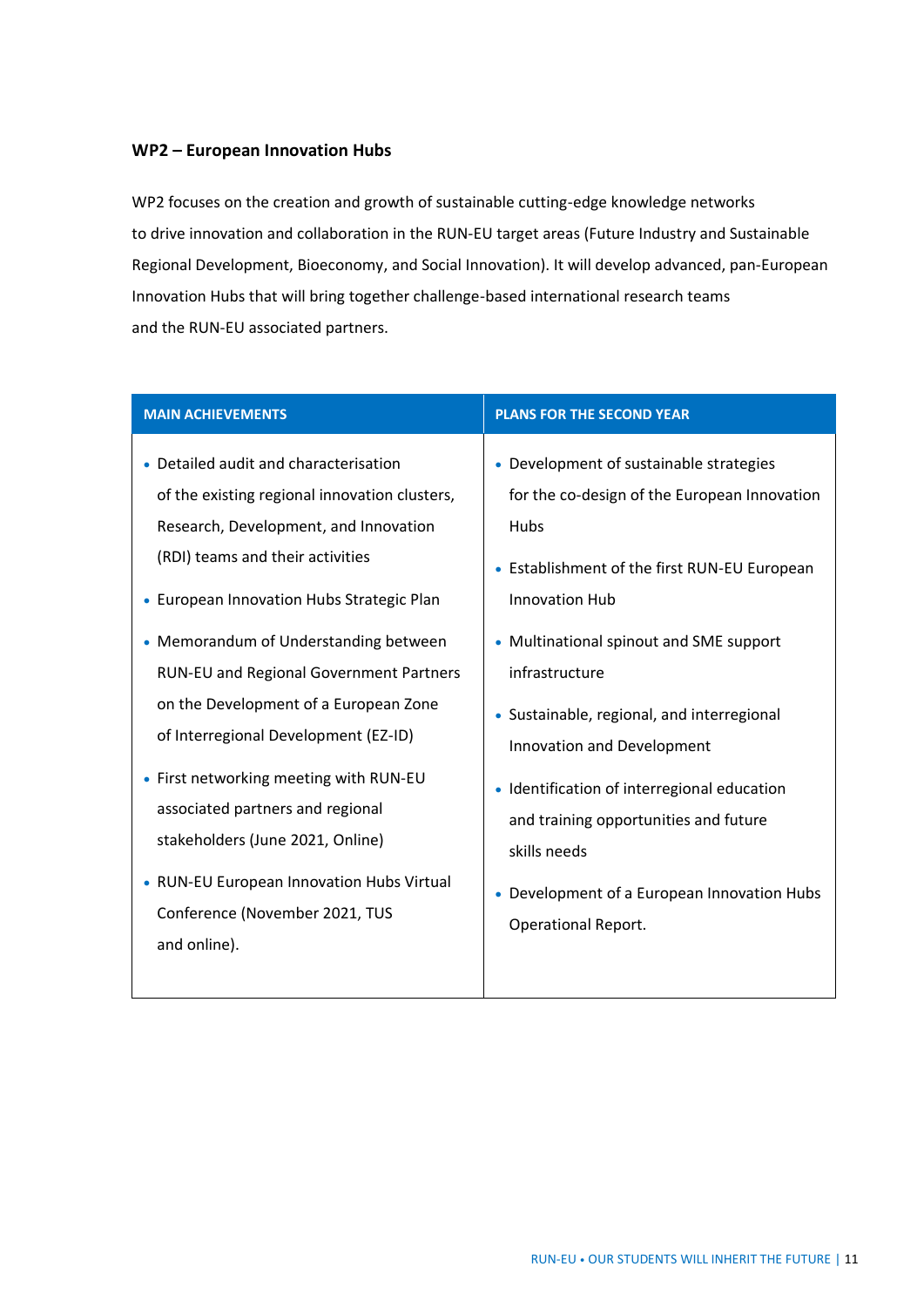

## **WP3 – Future and Advanced Skills Academies**

WP3 is responsible for designing future and advanced skills programmes based on innovative pedagogical models and practices to provide students with challenging and flexible learning experiences containing the most up-to-date knowledge and skills in cutting-edge areas. The Future and Advanced Skills Academies (FASA) also assess the relevance and quality of the RUN-EU's Short Advanced Programmes and Double and Joint Degree Programmes.

| <b>MAIN ACHIEVEMENTS</b>                                                                                                                                                                                                                                                                                 | <b>PLANS FOR THE SECOND YEAR</b>                                                                                                                                                                                                                                                                                                         |
|----------------------------------------------------------------------------------------------------------------------------------------------------------------------------------------------------------------------------------------------------------------------------------------------------------|------------------------------------------------------------------------------------------------------------------------------------------------------------------------------------------------------------------------------------------------------------------------------------------------------------------------------------------|
| • One Central FASA and eight Institutional<br><b>FASAs</b><br>• Skills Bulletin and Framework for innovative<br>pedagogical approaches and good practices<br>report<br>• First edition of the Continuous Development<br>Advanced Programme for teachers<br>• First International Design Factory Bootcamp | • Development of the Central FASA<br>and the Institutional FASA<br>• Promotion of best pedagogical practices<br>for new Short Advanced Programmes<br>and collaborative degrees to deliver<br>the future skills<br>• Assessment of the relevance and quality<br>of the RUN-EU innovative educational offers                               |
| for teachers<br>• Pedagogical guide for SAPs and Joint Degree<br>Programmes implementation.                                                                                                                                                                                                              | • Design Factory Bootcamp and Continuous<br>Development Advanced Programme<br>for teachers<br>• Design Factory Workshop for students<br>• FASA new skills programme annual<br>Relevance, Quality, and Impact report<br>- second report<br>• Framework for innovative pedagogical<br>approaches, good practices, and Skills<br>Bulletins. |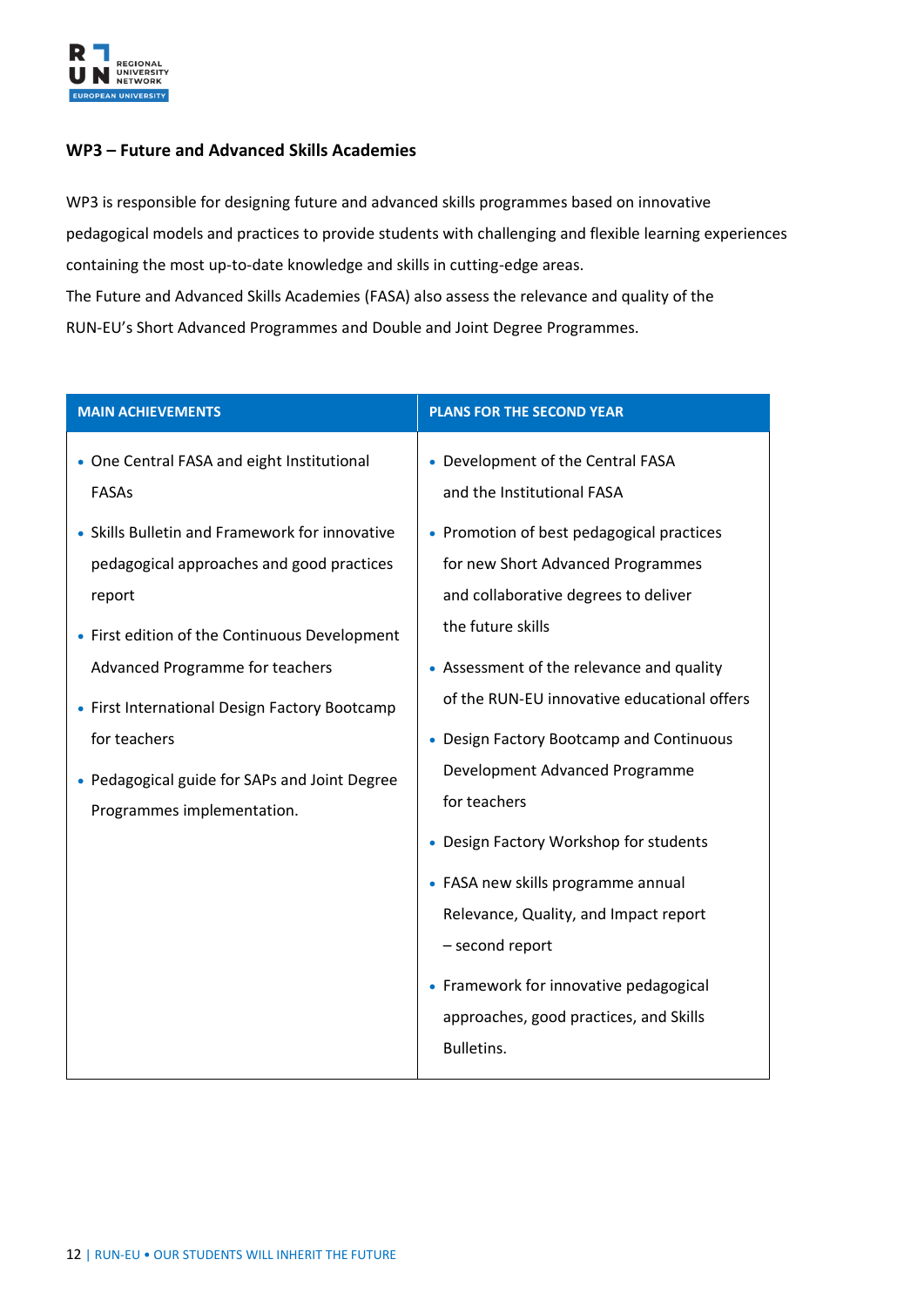#### **WP4 – European Mobility Innovation**

WP4 defines the joint RUN-EU mobility strategy and mobility matrix to facilitate and promote an increase in student, researcher, and staff mobility opportunities within RUN-EU. The European Mobility Innovation Centre has the mission to build and share expertise in innovative international student and staff mobility in European higher education and to monitor the quality of the mobilities enabling the achievement of the defined goals.

| <b>MAIN ACHIEVEMENTS</b>                                          | <b>PLANS FOR THE SECOND YEAR</b>                                                                                                                                                                                                                                                                                   |
|-------------------------------------------------------------------|--------------------------------------------------------------------------------------------------------------------------------------------------------------------------------------------------------------------------------------------------------------------------------------------------------------------|
| • Evaluation of current models of students<br>and staff mobility. | • Consolidate joint RUN-EU mobility strategy<br>and mobility matrix<br>• European Mobility Innovation Centre<br>to build and share expertise on innovation<br>in international student and staff mobility<br>• Student-centred information materials<br>• Promote multilingualism and<br>multiculturalism network. |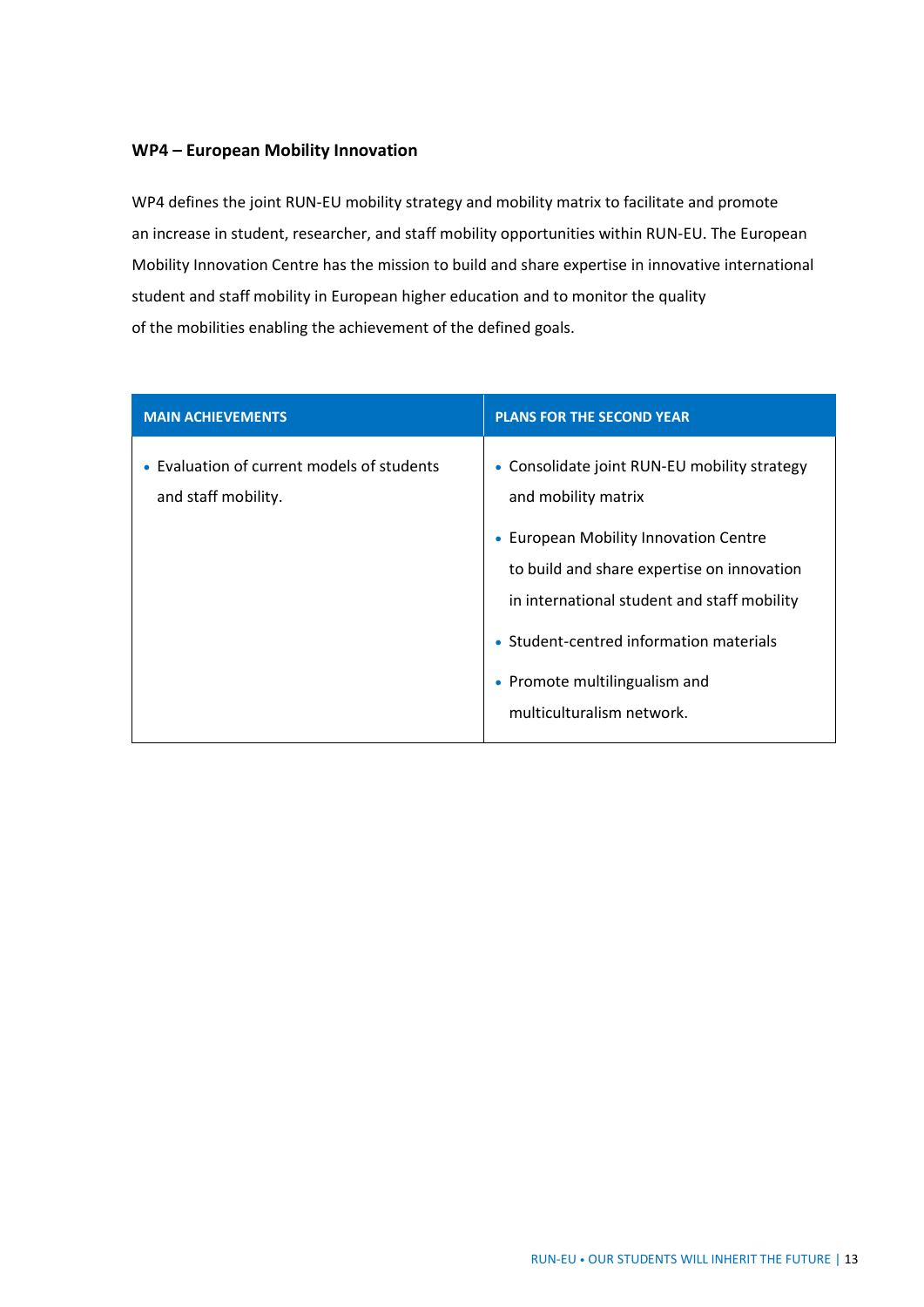

## **WP5 – Discovery Programme**

WP5 focuses on the operationalisation of the RDI activities, through strong collaboration between regional innovation clusters and the European Innovation Hubs. It will create future-looking joint RDI teams and procedures to increase and embed sustainable interregional research and innovation projects across the RUN-EU alliance.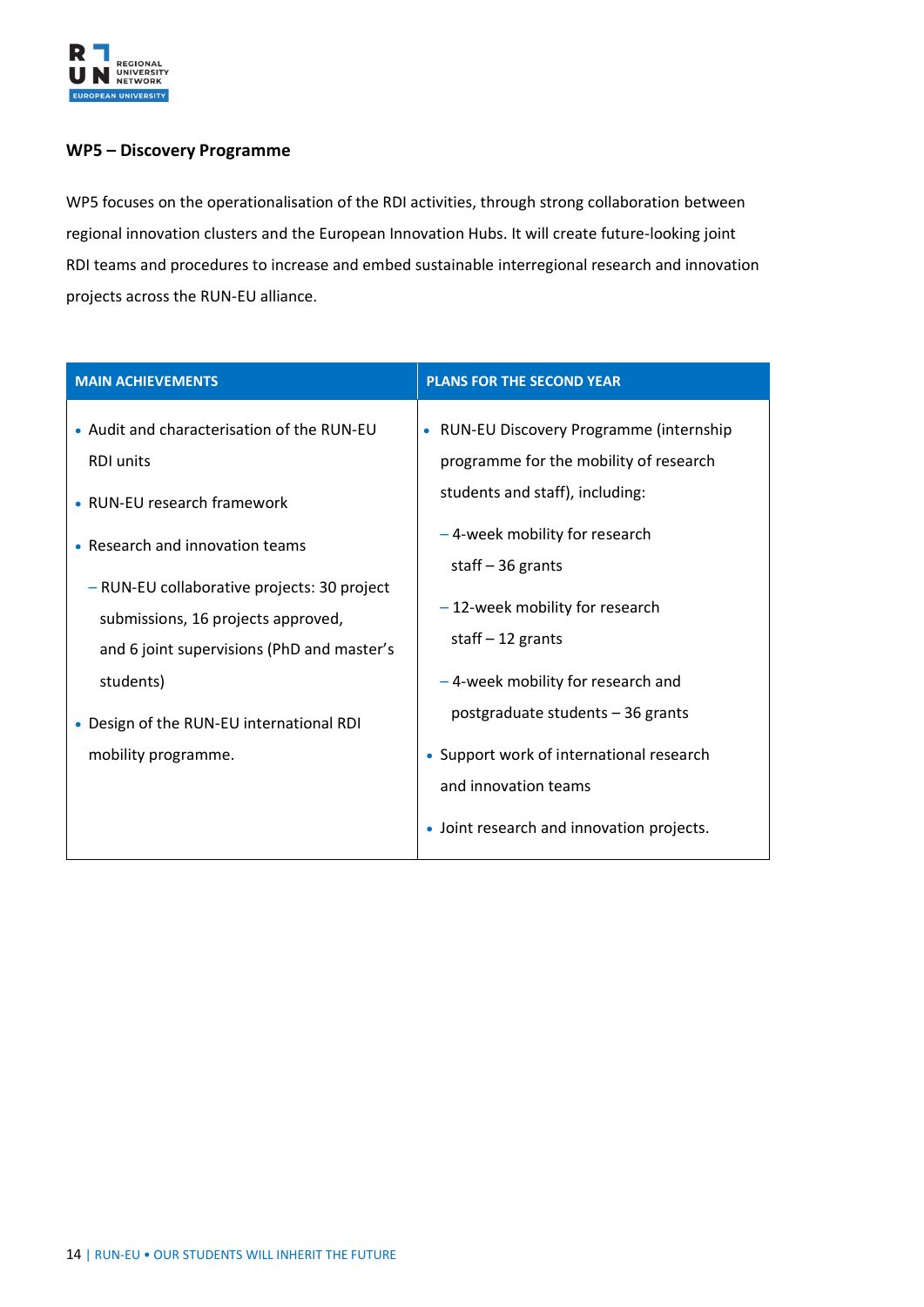#### **WP6 – Short Advanced Programmes**

WP6 designs and delivers Short Advanced Programmes (SAPs) based on transnational curricula, and focuses on the future and advanced skills needs, enabling the promotion of flexible international mobility of students, innovative pedagogies, and blended learning activities.

| <b>MAIN ACHIEVEMENTS</b>                                                                                                                                                                                                                                                                                                                                                                | <b>PLANS FOR THE SECOND YEAR</b>                                                                                                                                                                                                                                                                       |
|-----------------------------------------------------------------------------------------------------------------------------------------------------------------------------------------------------------------------------------------------------------------------------------------------------------------------------------------------------------------------------------------|--------------------------------------------------------------------------------------------------------------------------------------------------------------------------------------------------------------------------------------------------------------------------------------------------------|
| • First report on SAP opportunities, with 80<br>initial proposals in Phase 1 and 24 "Green"<br>SAPs ready to start in Phase 2<br>• Groundwork for the implementation of the<br>SAPs: foundational principles, shared<br>definition, distinctive features, critical<br>information elements, typologies, minimum<br>requirements,<br>and collaborative approach<br>$\bullet$ Eight SAPs. | • Audits and characterisations of the existing<br>programmes and areas of cooperation<br>• Support design and delivery of 24 SAPs<br>• 336 students and 48 academic staff mobility<br>activities<br>• Digital platform for the RUN-EU SAPs<br>proposal, dissemination, application,<br>and management. |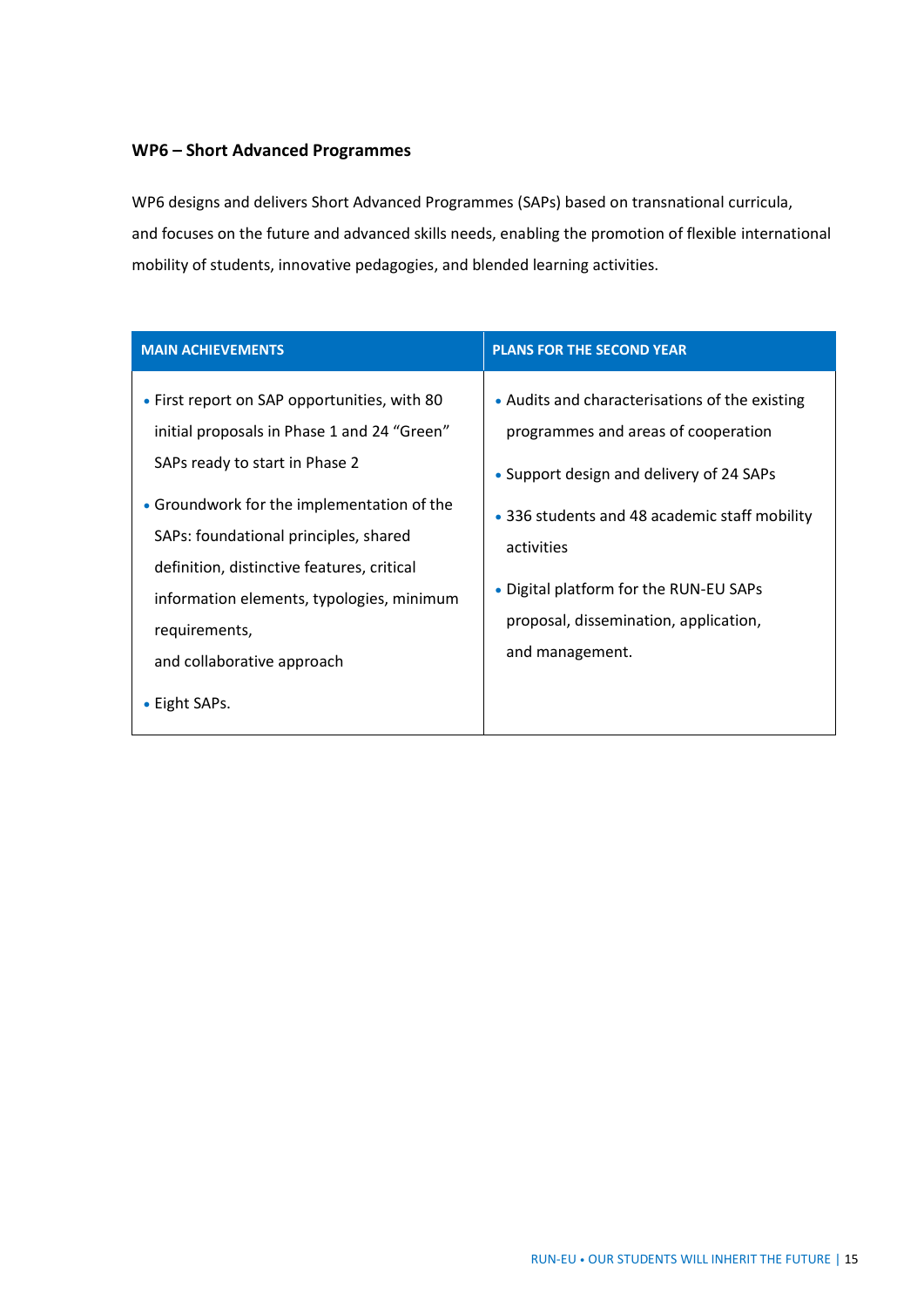

#### **WP7 – Collaborative European Degrees**

WP7 aims to design and deliver collaborative European degrees, which will include regionally relevant Double Degree Programmes and Joint Programmes (bachelor's, master's, and PhD) based on transnational curricula and focusing on the future and advanced skills needs, enabling the promotion of flexible international mobility of students, innovative pedagogies and blended learning activities.

| <b>MAIN ACHIEVEMENTS</b>                                                                                                                                                                                                                                                                                                                                                                                          | <b>PLANS FOR THE SECOND YEAR</b>                                                                                                                                                                                                                                                                                                                                                    |
|-------------------------------------------------------------------------------------------------------------------------------------------------------------------------------------------------------------------------------------------------------------------------------------------------------------------------------------------------------------------------------------------------------------------|-------------------------------------------------------------------------------------------------------------------------------------------------------------------------------------------------------------------------------------------------------------------------------------------------------------------------------------------------------------------------------------|
| • Creation of guidelines and practical toolkit<br>for the development of Collaborative<br><b>European Degrees</b><br>• Report on relevant national and European<br>legislation and regulation impacting Double<br>Degree Programme and Joint Programme<br>design<br>• Creation of an Interuniversity Recognition<br>Team<br>· Identification of more than 250 potential<br>Collaborative Degree Programmes within | • Four double degrees, involving 32 students<br>in mobility actions of 12-week duration<br>and eight teachers in mobility actions<br>of 2-week duration<br>• Design of Double Degree Programmes<br>and Joint Programmes<br>• Organisation of 16 Exploratory Missions<br>and eight Design Missions, involving<br>72 staff mobility activities<br>• Creation of a Recognition Manual. |
| the RUN-EU network<br>• Organisation of five online Group Exploratory                                                                                                                                                                                                                                                                                                                                             |                                                                                                                                                                                                                                                                                                                                                                                     |
| Missions, with 175 programme directors                                                                                                                                                                                                                                                                                                                                                                            |                                                                                                                                                                                                                                                                                                                                                                                     |
| and university management team members.                                                                                                                                                                                                                                                                                                                                                                           |                                                                                                                                                                                                                                                                                                                                                                                     |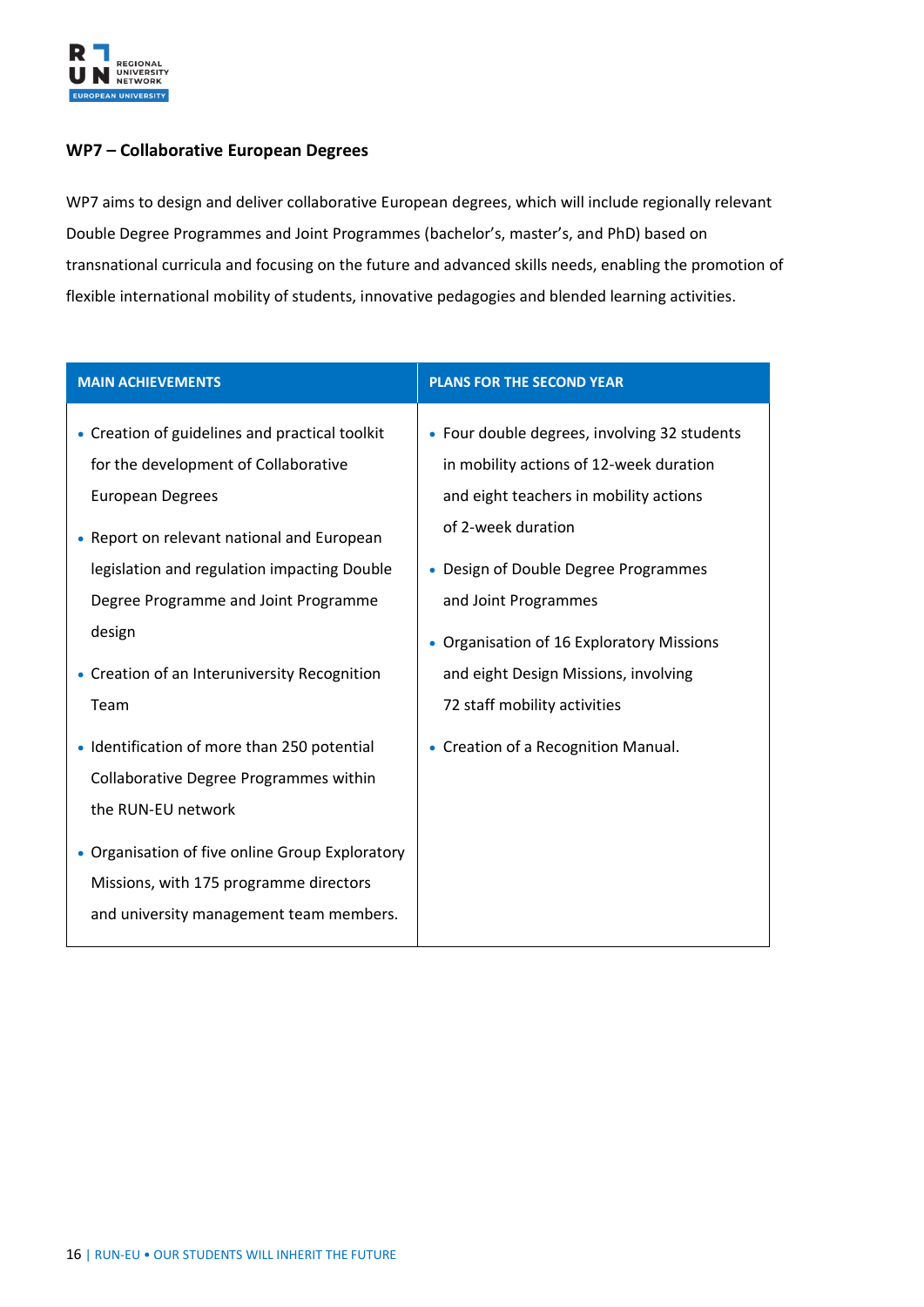#### **WP8 – Dissemination and Sustainability of the Future RUN-EU**

WP8 implements the communication, dissemination and exploitation strategies linked to all work packages, reflected in the establishment/promotion of a sound and consistent brand, in the creation/animation of the communication channels (particularly the website and social media), in the development and distribution of several attractive promotional materials and the organisation of dissemination and exploitation events.

| <b>MAIN ACHIEVEMENTS</b>                                                                                                                                                                                                                                                                                                                                                                                                                                         | <b>PLANS FOR THE SECOND YEAR</b>                                                                                                                                                                                                                                                                                                                                                                        |
|------------------------------------------------------------------------------------------------------------------------------------------------------------------------------------------------------------------------------------------------------------------------------------------------------------------------------------------------------------------------------------------------------------------------------------------------------------------|---------------------------------------------------------------------------------------------------------------------------------------------------------------------------------------------------------------------------------------------------------------------------------------------------------------------------------------------------------------------------------------------------------|
| • Development of the RUN-EU Communication<br>and Dissemination Strategy<br>• Creation of the RUN-EU website, Instagram,<br>Facebook, Twitter, and LinkedIn<br>• Development of the RUN-EU Brand Book<br>Dissemination of the conference 'European<br>Universities: pioneering transformation<br>in education, research and innovation',<br>organised in the framework of the<br>Portuguese Presidency of the European<br>Council (April 2021, Leiria and online) | • New RUN-EU website and promotional<br>brochure<br>· Social media channels, newsletter,<br>online leaflets, and regular press releases<br>• Raise awareness for the alliance among<br>the target groups and enhance RUN-EU<br>internal and external communication<br>• Development of an Exploitation Strategy<br>• RUN-EU events, including the second RUN-EU<br>Students' Week (October 2022, HAMK). |
| • Dissemination of the first RUN-EU General<br>Assembly and Students Week (including four<br>SAPs with 94 students and nine teachers).                                                                                                                                                                                                                                                                                                                           |                                                                                                                                                                                                                                                                                                                                                                                                         |